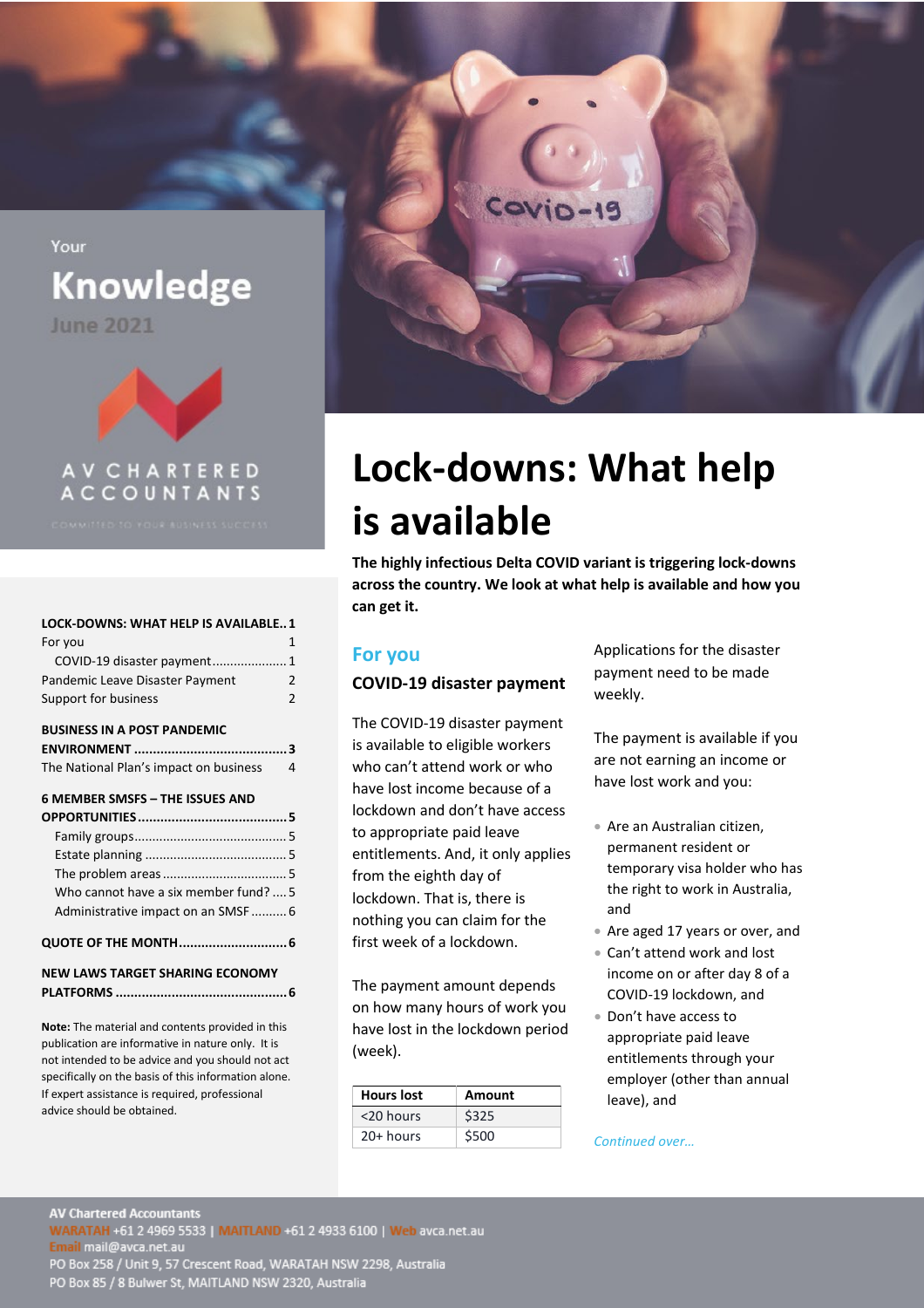• Are not getting an income support payment, a state or territory pandemic payment, Pandemic Leave Disaster Payment or state small business payment for the same period.

Until recently, a liquid assets test applied that meant that if you had more than \$10,000, you could not receive the payment. However, the Prime Minster has stated that this test will be lifted from Thursday, 8 July 2021.

During Victoria's lockdown, 75,410 claims were made for the disaster payment, 57,730 were granted. In NSW, over 67,000 residents have applied for the payment to date.

The disaster payment is only accessible if the hotspot triggering the lockdown lasts more than 7 days as declared by the Chief Medical Officer (you can find the [listing here\)](https://www.servicesaustralia.gov.au/individuals/services/centrelink/covid-19-disaster-payment/who-can-get-it).

# <span id="page-1-0"></span>**Pandemic Leave Disaster Payment**

The Pandemic Leave Disaster Payment of \$1,500 for each 14 day period is for those who have been advised by the health authorities to selfisolate or quarantine because:

- You have coronavirus (COVID-19)
- You've been in close contact with a person who has COVID-19
- You care for a child, 16 years or under, who has COVID-19
- You care for a child, 16 years or under, who's been in close contact with a person who has COVID-19.

The payment might also be accessible if you are a carer for someone impacted.

Eligibility for this disaster payment is very similar except that you need to use any appropriate leave entitlements if it is available to you (for example, pandemic sick leave, personal leave or carer leave).

## <span id="page-1-1"></span>**Support for business**

#### **New South Wales**

The NSW Government has announced new grants of up to \$10,000 for businesses adversely impacted by the recent COVID-19 lockdowns. Eligibility for the grant is streamed into general business, and hospitality and tourism.

The value of the grant is determined by the impact of the lockdown on your turnover. Your business will need to prove a decline in turnover across a minimum 2 week period after the commencement of the major restrictions.

| <b>Turnover Decline</b> | Grant    |
|-------------------------|----------|
| $70%+$                  | \$10,000 |
| 50% to <70%             | \$7,000  |
| 30% to <50%             | \$5,000  |

The grant is limited to businesses (including sole traders) with:

- A NSW registered ABN or able to demonstrate they are physically located and primarily operating in NSW; and
- Annual turnover of more than \$75,000 for the year ending 30 June 2020; but
- Below the NSW Government 2020-21 payroll tax threshold of \$1.2m as at 1 July 2020; with
- Fewer than 20 full time equivalent employees

The Hospitality & Tourism COVID-19 Support grant is limited to tourism or hospitality businesses with:

- A NSW registered ABN or able to demonstrate they are physically located and primarily operating in NSW; and
- Annual turnover of more than \$75,000 for the year ending 30 June 2020; and
- An annual Australian wages bill below \$10m as at 1 July 2020.

[Applications for the grant](https://www.service.nsw.gov.au/transaction/apply-covid-19-business-support-grant) open in late July.

#### **Northern Territory**

The Territory Business Lockdown Payment Program provides a payment of \$1,000 to [eligible](https://businessrecovery.nt.gov.au/terms-and-conditions) Territory enterprises with less than 20 full time equivalent staff. **[Applications](https://businessnt.smartygrants.com.au/lockdownpayment) close on 16 July 2021.**

#### **Queensland**

A Small Business COVID-1[9 Adaption Grant](https://www.business.qld.gov.au/starting-business/advice-support/grants/adaption) of between \$2,000 and \$10,000 is available to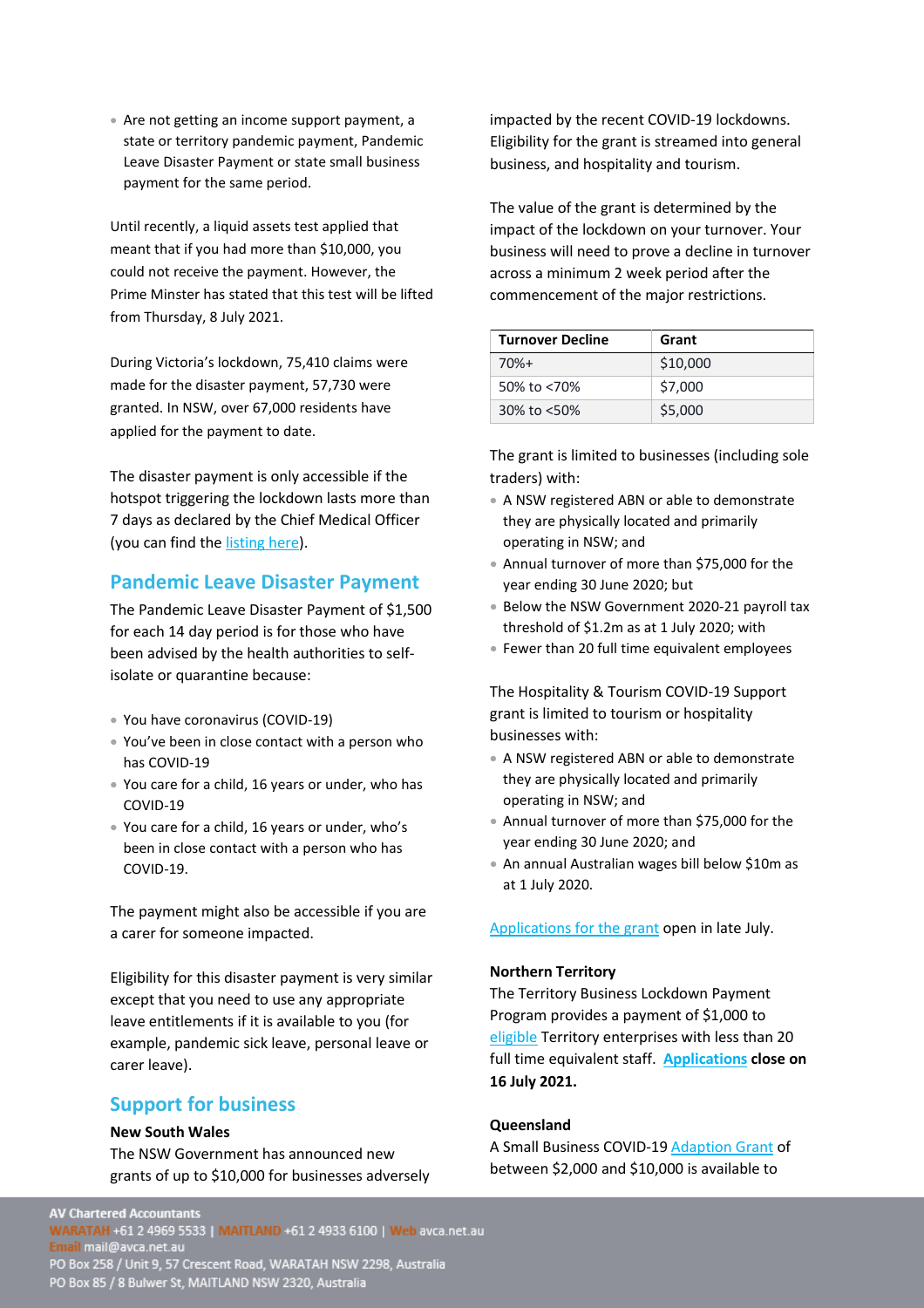[eligible](https://www.business.qld.gov.au/starting-business/advice-support/grants/adaption#eligibility) regional Queensland businesses. The grant requires your business to have suffered a decline in turnover of at least 30% because of COVID-19 for at least one month since 23 March 2020. The grant is accessible to businesses with less than 20 staff.

#### **Victoria**

Grants and other business support programs are available targeting specific industries such as live events, hospitality, and the employment of priority jobseekers. Se[e Business Victoria.](https://business.vic.gov.au/grants-and-programs)

#### **Western Australia**

A second round o[f Small Business Lockdown](https://www.smallbusiness.wa.gov.au/lockdown-assistance)  [Assistance Grants](https://www.smallbusiness.wa.gov.au/lockdown-assistance) of \$3,000 are available to eligible businesses in Perth, Peel and regional WA impacted by recent lockdowns. Applications are not yet open but you can register for updates. Specific [industry assistance](https://www.wa.gov.au/organisation/department-of-the-premier-and-cabinet/covid-19-coronavirus-support-business) is also available.

Direct grants and funding to South Australian and ACT businesses are applicable when extended lock-downs are imposed. **-End-**

# <span id="page-2-0"></span>**Business in a post pandemic environment**

**Countries that have experienced the worst of the pandemic give Australian businesses an insight into what to expect in a post-lockdown environment.**

Australia, like New Zealand, has managed COVID-19 on an elimination basis. That is, lockdowns and border closures to keep the virus out. And, it has worked comparatively well with New Zealand suffering 26 deaths (0.5 per 100,000 people) and Australia 910 (3.7 per 100,000), compared to the UK with over 128,000 deaths (191 per 100,000), India over 400,000 (29.8 per 100,000), Brazil over 500,000 (250.4

per 100,000), and the United States over 600,000 (184.3 per 100,000).

But the flip side of a COVID-19 elimination strategy is a slow vaccine rollout - not only are global vaccine supplies predominantly directed to first world nations with higher mortality rates but vaccination reticence has taken hold (the "I'll wait and see what happens" mentality). Deciding whether to get a vaccination (and making the appointment) is easy to put off when your life, and the well-being of those around you, is not in danger. We saw this psychology at play in Sydney and Melbourne when vaccination rates increased in response to the spread of the Delta variant.

While all of this might not have a direct impact on businesses, it does impact on the timing of the recently announced National Plan to transition Australia's COVID response, and this plan will determine what the business environment will be like over the coming year.

The National Plan has signalled a policy shift from our current focus on COVID infection rates, to two new key determinants - vaccination and hospitalisation rates.

At present, Australia has administered 33 vaccination doses per 100 people. New Zealand is just over 26 doses per 100 utilising Pfizer and the recently approved Johnson & Johnson's Janssen COVID-19 vaccine, and Japan over 42 doses per 100.

Australia will pursue an elimination (or 'double doughnut') strategy until vaccination rates rise to a level where the risk of hospitalisation and death from the virus is relatively low. However, we don't know what these thresholds look like at present with the Government and COVID-19 Task Force yet to make its recommendations.

Australia cannot move from an elimination strategy to 'living with COVID' in a few months without unacceptable hospitalisation and death rates – for example, the UK is moving to no restrictions despite over 160 people dying of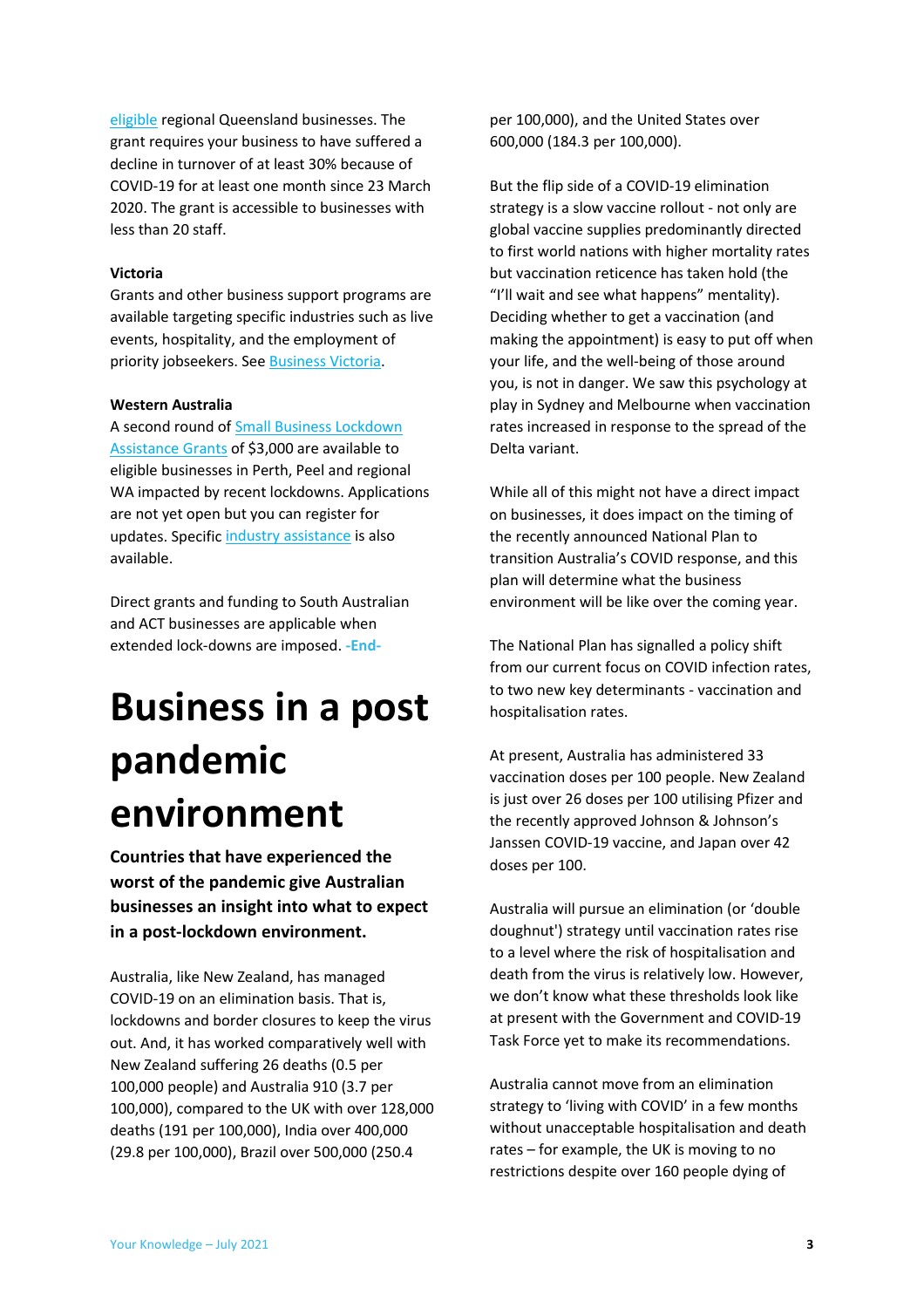COVID and just under 2,500 hospitalised in the last 7 days.

The National Plan identifies four stages and the actions of each of those stages. In brief:

- 1. **Phase 1 - Current strategy**
- 2. **Phase 2 - Post vaccination phase** eased restrictions for those who have been vaccinated and lock-downs only when hospitalisation rates spike
- 3. **Phase 3 - Consolidation phase** no lockdowns and pursuit of a 'vaccination passport' concept where those who are vaccinated can travel freely domestically, and travel bubbles extended to more countries.
- 4. **Final phase** the living with the virus stage with uncapped inbound arrivals including accepting non-vaccinated international travellers if they pass a pre and post arrival COVID test.

Data is only just emerging on the impact of vaccination rates on hospitalisations and death rates, but only a small number of countries have enough of their populations vaccinated to provide a reliable sample - Israel (120 doses per 100 people), the UK (119 per 100) and the US (100 per 100). Even when the Australian vaccination targets are confirmed, we should expect these phases to move over time if hospitalisations increase beyond acceptable levels and if new and deeper data suggests a change in tack (like with the rollout of the AstraZeneca vaccine). In addition, it is likely that the States and Territories will continue to have the final say on what is acceptable. All of this means that while we will have a National Plan, business should remain vigilant and prepare for a potentially longer transition period than what is announced.

# <span id="page-3-0"></span>**The National Plan's impact on business**

The economic impact of COVID-19 is unlike any other, with some businesses suffering a fatal blow while others have benefited. COVID's impact varies sector by sector and region by region as we bounce from one set of operating conditions to another depending on the Government's response to outbreaks.

Cashflow is a dominant concern with ABS data showing a decline in the number of businesses expecting an increase in revenue between February (27%) and July 2021 (18%).

The National Plan will impact differently on different sectors and it will be important for business operators to understand the potential impact on them at each phase.

- **Phase 1 - Be prepared for further ad-hoc lockdowns and restrictions** 
	- Map the impact of restrictions on your business, your cashflow and your team and what you will need to survive. Understand whether it is worth trading, the cost of trading and the potential of hibernating.
	- Model contingency scenarios and understand the best available action.
- **Phase 2 – taking advantage of eased restrictions**
	- Lock-in any COVID gains this might be keeping or adapting any new services, building on new technologies, or nurturing a database of new customers (while protecting your relationship with your existing customers). Business has changed, understand what has changed and how you can benefit from these changes.
- **Phase 3 – no lockdowns and returning travel**
	- Understand what your customer base will look like when restrictions ease? If your business benefited from COVID, is there a potential to be detrimentally impacted when your customers have greater choice. If eased restrictions open new or returning opportunities, what can you do to drive this business to you?

*COVID impacts differently depending on the business, the sector, and geographic location. There is no one size fits all approach to surviving and thriving. If you would like us to review your businesses circumstances and ensure you have the depth of information you need to make the right decisions, please contact us.*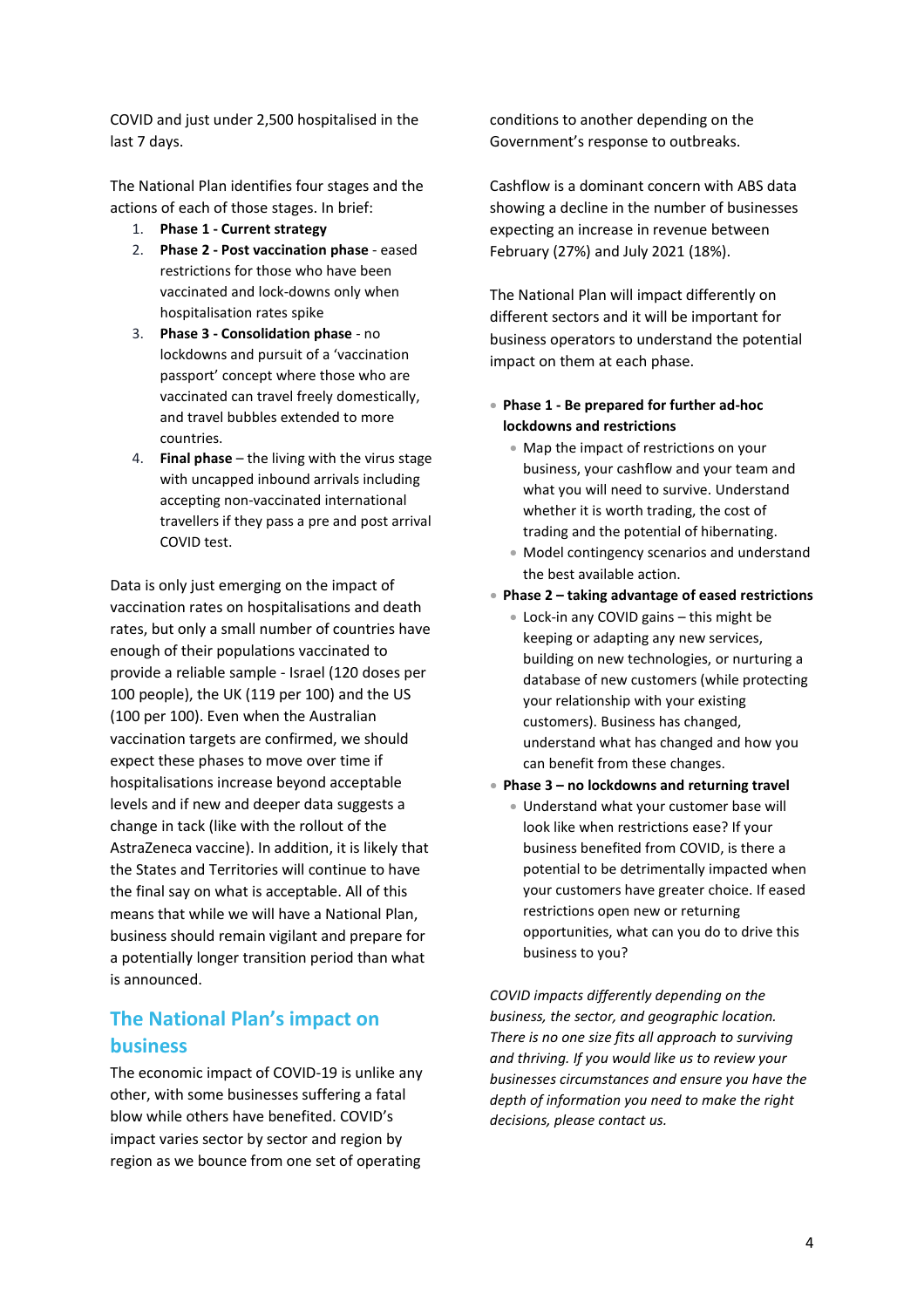# <span id="page-4-0"></span>**6 Member SMSFs – the issues and opportunities**

**From 1 July 2021, the maximum number of members a Self Managed Super Fund can have increased from four to six. Why would you have a fund with six members and what are the implications?**

Recently enacted laws increased the maximum number of allowable members in an SMSF and small APRA fund from four to six.

Currently, over 70% of SMSFs have just two members and those with four members represent only 4% of the SMSF population. The use of six member funds is likely to be small but adds additional choice and flexibility.

### <span id="page-4-1"></span>**Family groups**

Six member funds provide family groups with a vehicle for controlling superannuation savings and investment strategies. For families with more than four members, previously the only real option was to create two SMSFs (incurring extra costs) or place their superannuation in a large fund.

A larger fund also offers a level of protection if a fund member is travelling overseas for a prolonged period of time. The residency rules require, amongst other things, 50% of members measured by market value to be in Australia.

## <span id="page-4-2"></span>**Estate planning**

Estate planning is a benefit of the new laws particularly tax-effective intergenerational wealth transfer as the assets of a fund generally are not part of the estate. Take the example of a family business that holds the commercial property of the business in their family SMSF. If the parents die, the children might keep running the business and maintain the commercial property within the SMSF as an asset. Holding assets within the SMSF also provides a level of asst protection from creditors.

## <span id="page-4-3"></span>**The problem areas**

- **Investment decisions within a fund** Problems can occur when members have different investment needs, for example parents might be closer to retirement while the children are focussed on the longer term. The investment strategy of the fund may not meet everyone's requirements.
- **Disputes** the more members in a fund the greater the potential for disputes. For those with legal capacity to be a trustee (18 or over), the rules relating to the appointment and dismissal of trustees, voting rights and meetings need to be clear.
- **What happens when a member dies** steps need to be taken to ensure that when a member of the fund dies, their wishes are respected. For example, appointing a legal personal representative as trustee, reversionary pensions or binding death nominations.

## <span id="page-4-4"></span>**Who cannot have a six member fund?**

Not all SMSFs will have the option to allow six members because in some instances, the number of individual trustees that a trust can have is limited to less than five or six trustees by State legislation (Queensland for example). In these cases, fund members might opt to use a corporate trustee.